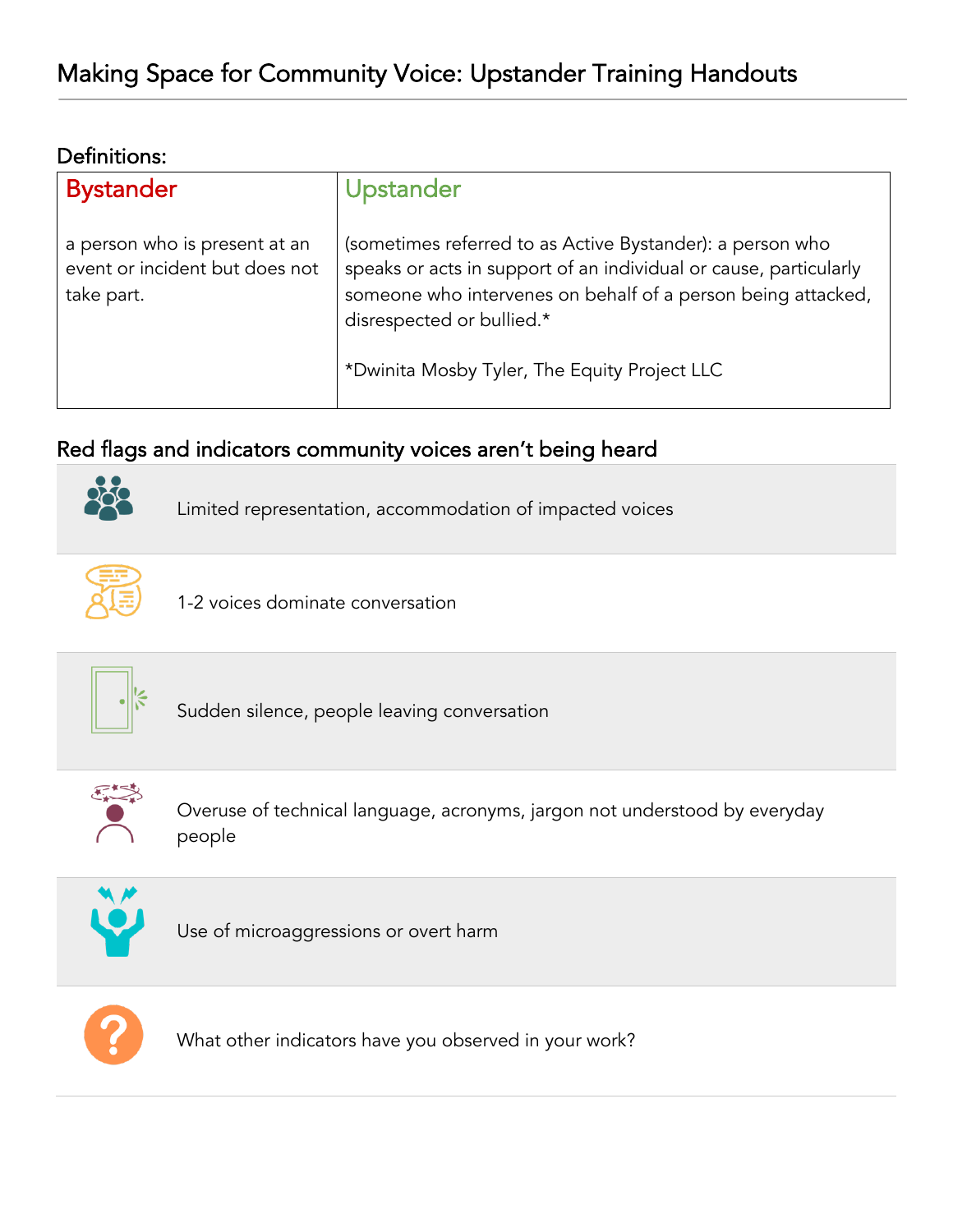# Tools for being an upstander for community engagement

| <b>REFLECT</b>                                                                                                                                                                                                                                                       | <b>BE CURIOUS</b>                                                                                                                                                                                                                                | <b>EDUCATE</b>                                                                                                                                           |
|----------------------------------------------------------------------------------------------------------------------------------------------------------------------------------------------------------------------------------------------------------------------|--------------------------------------------------------------------------------------------------------------------------------------------------------------------------------------------------------------------------------------------------|----------------------------------------------------------------------------------------------------------------------------------------------------------|
| Who is present that might not<br>feel safe to share their thoughts<br>because of their identity,<br>language, or power base?<br>Who here might not be<br>accustomed to this structure?<br>Whose voices are being centered<br>now or historically in this<br>process? | "Is there a parent who has experienced<br>this directly here who might be willing to<br>share?"<br>"I'm wondering if we haven't<br>successfully defined this enough so<br>people can make an informed decision.<br>Are others feeling this way?" | "I have experience with this that I'd like<br>to share."<br>"Here's what I know about how this has<br>impacted me as a provider."                        |
| <b>INTERRUPT</b>                                                                                                                                                                                                                                                     | <b>QUESTION</b>                                                                                                                                                                                                                                  | <b>ECHO</b>                                                                                                                                              |
| "Hold on. I noticed you said x. That is<br>harmful because"<br>"I noticed you spoke over Jo. Can we<br>pause so they can finish?"                                                                                                                                    | "Have you considered the impact of<br>what you just said?"<br>"Are there enough voices in the room<br>who have direct experience with this, or<br>do we need to pause?"                                                                          | "I want to echo what Diana just said. I<br>think we left some voices out of that<br>conversation."<br>"Thank you for saying something. I'm<br>with you." |

Adapted from Dr. Dwinita Mosby Tyler, Equity Project LLC